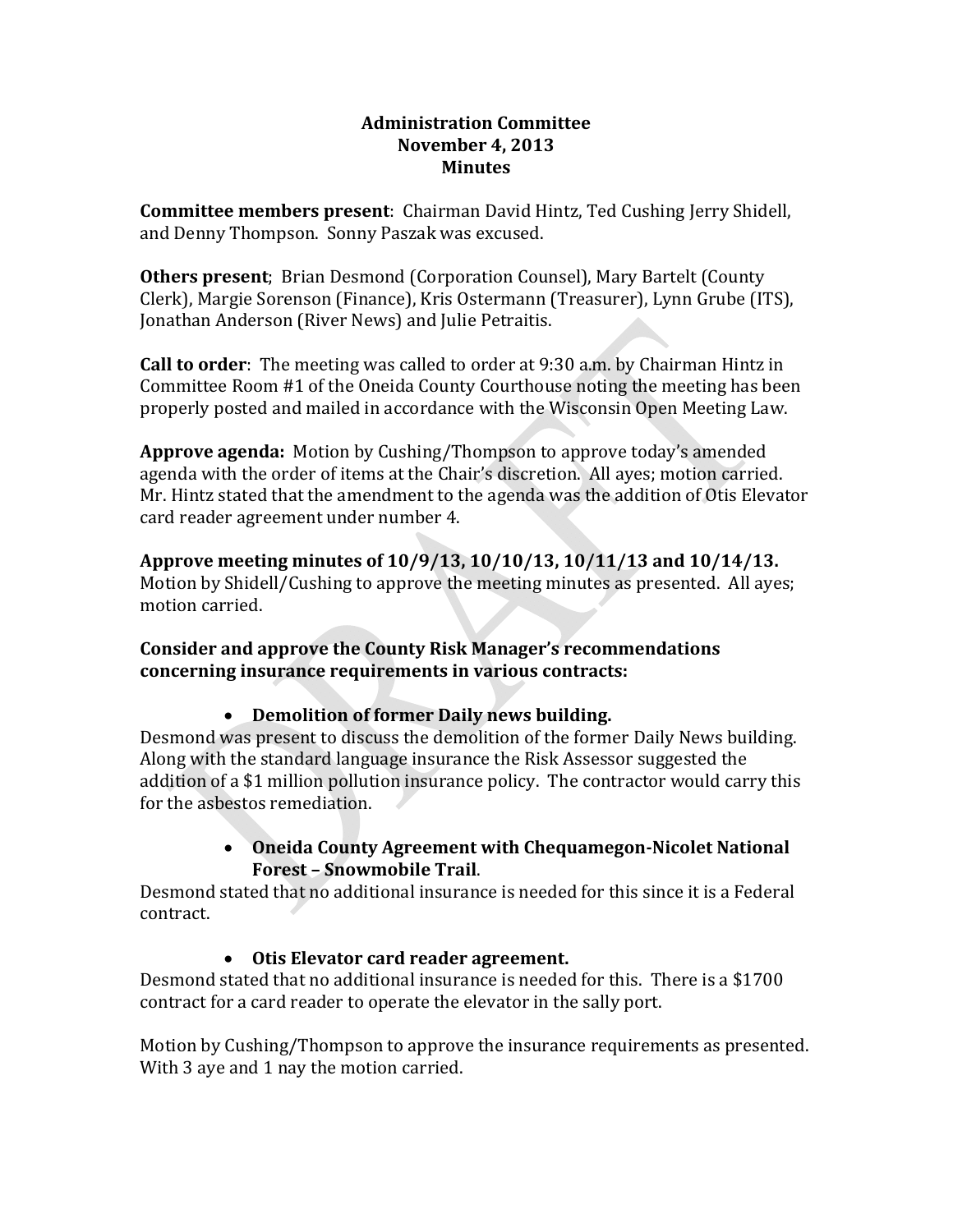### **2014 Budget**

Discussion only.

### **Vouchers, report, purchase orders and line item transfers.**

• County Clerk

Motion by Thompson/Cushing to approve the bills as presented. All aye, motion carried.

- Finance
	- o General Investments report
	- o Resolution for line item transfers

Motion by Shidell/Thompson to approve bills as presented. All ayes, motion carried. Motion by Thompson/Cushing to approve line item transfers as presented. All ayes, motion carried.

Motion by Cushing/Thompson to approve the Resolution for line item transfers to forward to the Oneida County Board of Supervisors. All ayes, motion carried.

# **Capital Improvement Program development**

Sorenson was present to discuss the capital projects program along with a process for Departments to submit project requests. It was discussed that there be an Evaluation Team to evaluate and prioritize the projects submitted.

Sorenson will bring back more definitions and an outline of what needs to be done at the next meeting.

### • **Treasurer**

Motion by Cushing/Shidell to approve vouchers as presented. All ayes, motion carried.

### • **Long Range Action Plan**

**Discussion only.**

# • **Information Technology Services**

Motion by Shidell/Thompson to approve IT bills as presented. All ayes, motion carried.

# o **ITS Director's 2014 Goals**

Motion by Thompson/Cushing to approve the goals as presented. All ayes, motion carried.

### o **VoiceOver IP projects**

Grube was present to update the Committee on the progress of this project. There will be a Request for Proposal going out.

# **Topics related to the City of Rhinelander.**

Romportl and Ostermann talked to the Committee about a building located on Stevens Street. It is a building that has been on the tax delinquent list for several years. There are environmental issues with the building. It is anticipated this building will come to the County for foreclosure action in the near future. Discussion only.